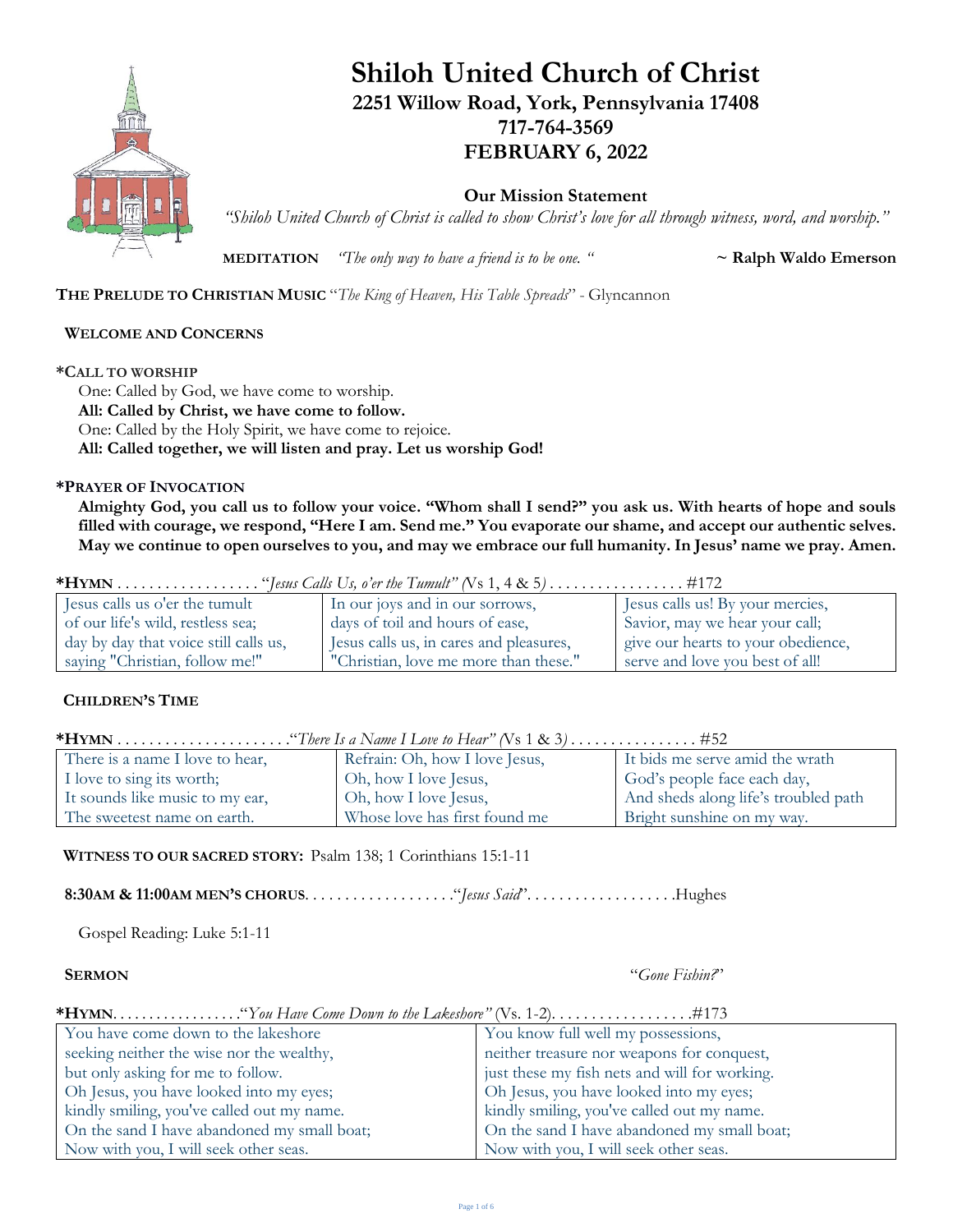#### **PASTORAL PRAYER SILENT PRAYER THE LORD'S PRAYER**

**Our Father, who art in heaven, hallowed be thy name. Thy kingdom come. Thy will be done, on earth as it is in heaven. Give us this day our daily bread. And forgive us our sins, as we forgive those who sin against us. And lead us not into temptation, but deliver us from evil. For thine is the kingdom, and the power, and the glory forever. Amen.**

### **PRESENTING OUR TITHES AND OFFERINGS BEFORE GOD**

#### **INVITATION TO THE OFFERING**

Whom should God send? Who will go for God's people? Here we are, God is counting on us. Let us share our gifts and our offerings in answer to God's call.

**\*OFFERTORY RESPONSE** "Doxology" . . . . . . . . . . . . . . . . . . . . . . . . . . . . . . . . . . . . . . . . # 780 **Praise God from whom all blessings flow; Praise God all creatures here below;**

#### **Praise God above, You heavenly host: Praise Father, Son, and Holy Ghost. Amen.**

#### **\*PRAYER OF DEDICATION**

in love laid down for me.

**Increase the strength of these gifts and the strength of our ministries, O God. Expand the nets of our love, that we may share abundantly. May these gifts be signs of our commitment to walk in your ways and do your will. May the offering we share bring your presence and blessings into our hurting world. In Christ's name, we pray. Amen.**

#### **SACRAMENT OF COMMUNION**

and strangers now are friends.

| I come with joy, a child of God, | I come with Christians far and near | As Christ breaks bread, and bids us share, |
|----------------------------------|-------------------------------------|--------------------------------------------|
| forgiven, loved and free,        | to find, as all are fed,            | each proud division ends.                  |
| the life of Jesus to recall,     | the new community of love           | The love that made us, makes us one,       |

#### **\*AFFIRMATION OF FAITH**. . . . . . . . . . . . . . . . . . . . . ."*A New Creed*". . . . . . . . . . . . . . . . . . . . . . . . . . . #887

in Christ's communion bread

| Leader: We are not alone; we live in Gods' world. | to celebrate God's presence,              |
|---------------------------------------------------|-------------------------------------------|
| People: We believe in God:                        | to love and serve others,                 |
| Who has created and is creating,                  | to seek justice and resist evil,          |
| who has come in Jesus,                            | to proclaim Jesus,                        |
| The Word made flesh,                              | crucified and risen,                      |
| to reconcile and make new,                        | our judge and our hope.                   |
| who works in us and others by the Spirit.         | In life, in death, in life beyond death,  |
| We trust in God.                                  | God is with us.                           |
| We are called to be the Church:                   | We are not alone. Thanks be to God. Amen. |

#### **INVITATION**

One: Jesus Christ said: I am the bread of life. You who come to me shall not hunger; you who believe in me shall never thirst.

#### **All: In company with all who hunger for spiritual food, we come to this table to know the risen Christ in the sharing of this life-giving bread.**

One: This table is for all Christians who wish to know the presence of Christ and to share in the community of God's people.

#### **CONFESSION OF SIN**

One: God is present to us, but we don't always feel it. God is good to us, but we can't always accept it. Fact is, there are things within and around us that attempt to step between us and our relationship to God's goodness. There are things that we think, things that we do, that act to separate us from God. The church calls that "sin."

**All: God of all mercy, I confess that sin grips me and I cannot break free. The sin is in my mind, on my lips, in my acts done or even ignored and stands between me and you. My entire heart is not always yours. My love of neighbor falls short. In the name of Jesus, have mercy on me. Grant me your renewing forgiveness. Lead me on your paths of righteousness, and I shall delight in you, and I shall follow you, giving glory to your holy name. Through Jesus Christ. Amen.**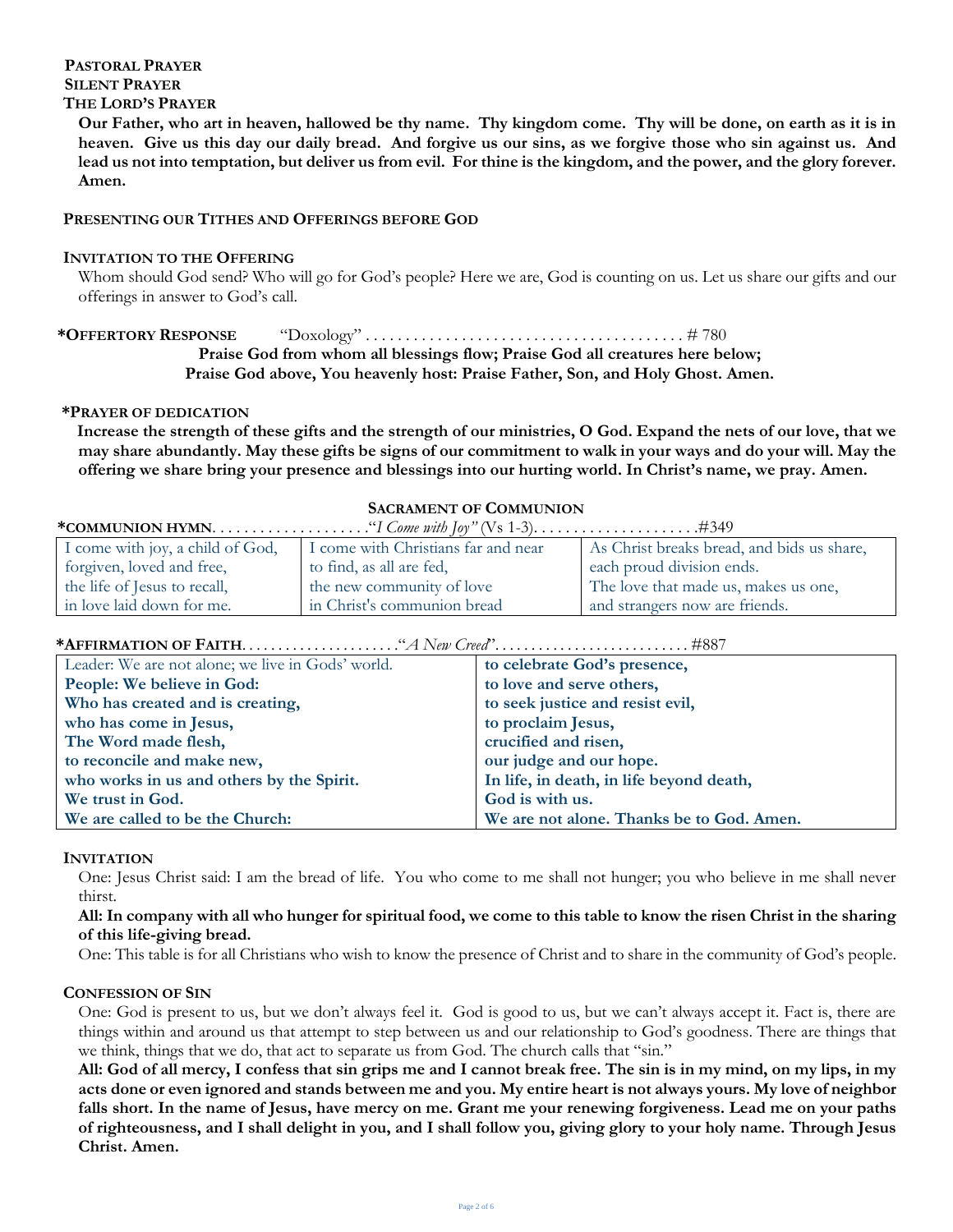#### **ASSURANCE OF FORGIVENESS**

One: The God who gives, gives all. The God who loves, loves all. The God who forgives, forgives all. Through Christ, our sins, everyone one of them: the sins of commission, the sins of omission, the sins we confessed with contrition – all are forgiven.

#### **All: By the grace of God, we are forgiven. Alleluia!**

#### **EXCHANGING THE PEACE OF CHRIST (***Please wave to one another***)**

Let us greet each other in Christian Friendship. The peace of God be with you. **And also with you.**

|--|--|--|

| Let there be peace on earth    | Let peace begin with me        |
|--------------------------------|--------------------------------|
| And let it begin with me       | Let this be the moment now.    |
| Let there Be Peace on Earth    | With every step I take         |
| The peace that was meant to be | Let this be my solemn vow      |
| With God our Creator           | To take each moment and live   |
| Children all are we            | Each moment in peace eternally |
| Let us walk with each other    | Let there be peace on earth    |
| In perfect harmony.            | And let it begin with me       |
|                                |                                |

#### **PRAYER OF CONSECRATION**

#### **SHARING THE BREAD AND THE CUP**

*To demonstrate our unity in Christ, we will take the elements together. Please open the cup containing the bread first, then please open the juice. Thank you!*

#### **PRAYER OF THANKSGIVING**

**Gracious and loving God, you have made us one in the body of Christ, and nourished us at your table with holy food and drink. Thank you for feeding our hunger and relieving our thirst. Now send us into the world to do the work you have given us to do: to find the lost and lonely, to heal broken souls, to free prisoners, and make the powerful care. Grant us strength to persevere in resisting evil, and to proclaim in all we say and do your good news in Christ Jesus our Savior. Amen.**

|--|--|--|

| What a friend we have in Jesus  | Have we trials and temptations? |
|---------------------------------|---------------------------------|
| All our sins and griefs to bear | Is there trouble anywhere?      |
| And what a privilege to carry   | We should never be discouraged  |
| Everything to God in prayer     | Take it to our God in prayer    |

#### **BENEDICTION**

One: Listen for God's word. Answer Christ's call. Go with the Holy Spirit to love courageously. Our worship concludes; our service continues.

**All: Amen.**

**POSTLUDE 8:30AM**. . . . . . . . . . . . . . . . . . . . . . . . . . ."*Glory To The Lord on High*". . . . . . . . . . . . . . . . . . . . . . . . . . Wagner

## **WE ARE DELIGHTED THAT YOU JOINED US FOR WORSHIP TODAY!**

- ➢ **THE ALTAR FLOWERS** are presented to the glory of God and in memory and to honor a life well lived. Happy Heavenly 100th Birthday Mom! I love you and will forever miss you! Sara Catherine Herman Wolf, born January 31, 1922 by Reen Bentzel.
- THE BULLETINS are dedicated to the glory of God and in honor of our children and grandchildren by Jay and Joyce Mummert.
- ➢ **LITURGIST**: **8:30AM**: Pat Roth **11:00AM**: Steve Besecker **We are in search of additional Liturgists for both services. Please contact Sara Jacoby at 717-764-4520 if you are interested.**
- ➢ **USHERS**: **8:30AM:** Brian & Sally Curren **11:00AM:** Volunteer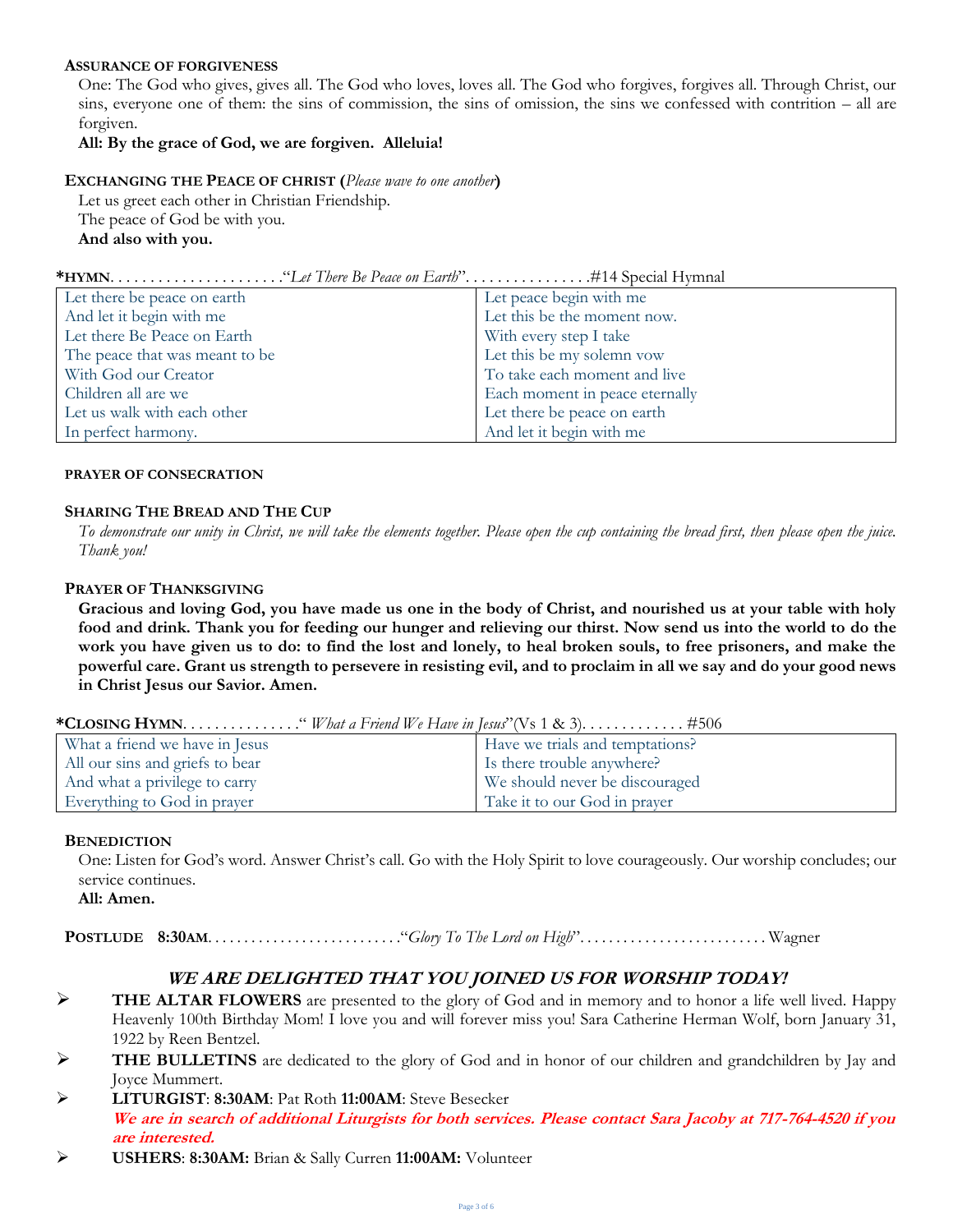- ➢ **GREETERS**: **8:30AM:** Karen Bupp & Sara Jacoby, **11:00AM:** Sue Besecker
- ➢ **NURSERY DUTY**: **8:30AM:** Volunteer, **11:00AM** Linda Little
- ➢ **MUSIC: 8:30AM** Sandy Bamberger **& 11:00 AM:** Jessie Sechriest
- ➢ **ACOLYTE: 8:30AM:** Carol Burns **We are in search of additional Acolytes for both services. Please contact Carol Burns at 717-792-3796 if you are interested.**
- ➢ **VIDEO TEAM**: Lew Wallace, Sallie Hagerman, Dani Bentzel, Reen Bentzel, Matt Hildebrecht, Jaron Flickinger

## **WE WOULD LIKE TO THANK ALL OF THE VOLUNTEERS AND MUSICIANS FOR PROVIDING THE WORSHIP MUSIC THIS SUNDAY!**

## **PRAYERS FOR THE WEEK:**

## **Morning Prayer (Augustine of Hippo 354-430))**

Loving God, to turn away from you is to fall, to turn towards you is to rise, and to stand before you is to live forever. Grant us, dear God, in all our work, your help; in all our uncertainties, your guidance;

in all our dangers, your protection; and in all our sorrows, your peace; through Jesus Christ our Lord. Amen.

### **Evening Prayer**

Great God of Love, you who are never distant: whisper comfort and courage to all who are living in fear; breathe faith and patience into all who wait in worry. Unbind our hearts to rest in you. Send to us your Holy Spirit. Fill us with your everlasting peace. In Jesus' name, we pray. Amen.

## **PRAYERS FOR OUR COMMUNITY OF FAITH**

Chuck and Sandy Baboian, Julene Bechtel, Jim Sr. and Rosemary Bentzel, Rosabel Bentzel, Joyce Bowers, Oscar Bupp, Uble & Nan Frost, Mark Garber, Beverly Hoak, Bev Kirk, Donna Krone, Dottie Limbert, Catherine Lochman, Marguerite Lochman, Arlene Myers, Joanne Overmiller, Randy Reisinger, Cindy Repman, Sue Trimble, Stewart and Marie Wagner, Elva Winter

## **THOSE WHO GRIEVE FOR THEIR LOVED ONES**

The Jordan Family, The Hohenshilt/Jordan Family, The Rodgers Family, The Matthews/Curren Family, The Myers Family

## **IMPORTANT MESSAGE:**

From the beginning of the Covid-19 outbreak, Shiloh UCC has relied on Community Transmission rates (i.e. low, moderate, substantial, high) to guide our recommended precautionary measures. Our benchmark for social distancing and masking requirements go into effect when transmission rates in York County reach substantial (50-100 cases/100,000 and percentage of positive cases >5%). As of **February 3, the Community Transmission rate for York County is HIGH (733/100,000 and positivity rate is 27.42%). There are a total of 74,475 cases in Pennsylvania and 3,292 of those are in York County. The CDC is encouraging everyone to wear a mask in public, indoor settings.**



**The Women's Guild** will meet **February 7 at 1:00 p.m.** in room 202. Please be advised we will social distance and wear masks. We will work on the new book **Leading a Life of Balance***,* **Chapter 1: The Juggling Act.** Carolyn Poff will be leading our study.**We invite all women of the church to join us at any time.**

## **FRIENDS OF LIMON FUND RAISER**

Zook's is having a Homemade Meat Pie sale to benefit the Friends of Limon and our missionaries Sally and Crosby Johnston. Orders will be taken through Sunday, February 27 and may be picked up on Thursday, March 16 between 4-6 p.m. in room 100. Order blanks will also be available in the gallery for your convenience. Please pay when submitting your order. Any questions may be directed to Marsha Reiber.





Please contact the office if you're interested in **sponsoring bulletins**. The cost is \$20 and may be placed in your regular offering envelope. Please call the church office **2 weeks prior** your desired date to have your "Special" wording placed in the bulletin.

*"No matter who you are, or where you are on life's journey, you are welcome here at Shiloh UCC, where God is still speaking"*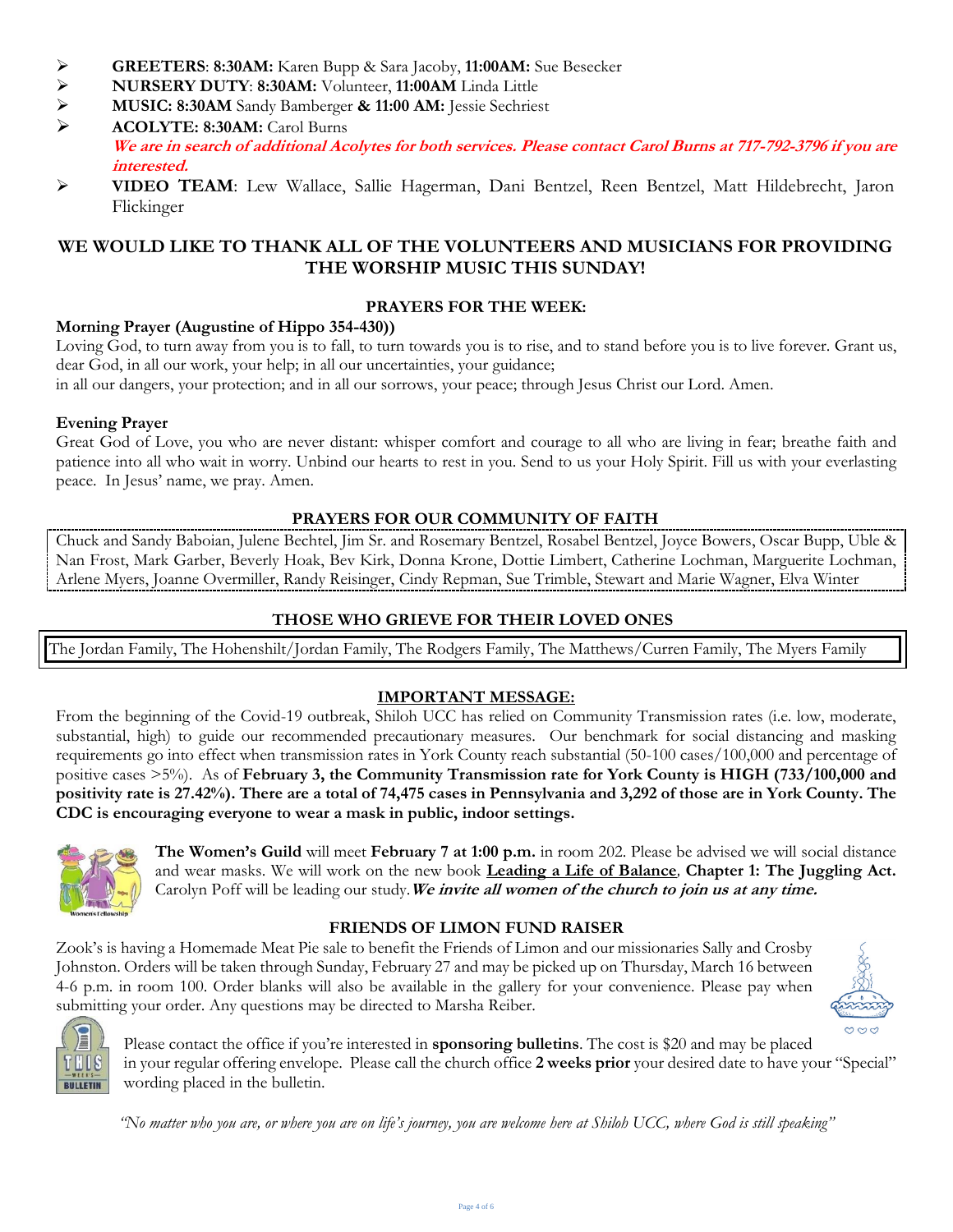| <b>THIS WEEK</b> |           |                          |
|------------------|-----------|--------------------------|
| <b>SUN</b>       | 8:30 & 11 | Worship/Communion        |
|                  | 9:45      | Sunday School            |
| <b>MON</b>       | 1:30      | Women's Guild (202       |
| <b>TUES</b>      | 6:30      | Cub Scouts (100)         |
|                  | 6:30      | Cemetery Assoc. (202)    |
|                  | 8:00      | Men's Rehearsals         |
| WED              | 9:30      | Bible Study (202)        |
|                  | 5:30      | Tops $(100)$             |
| <b>THUR 6:30</b> |           | NA Group (100)           |
|                  | 6:30      | Choirs                   |
| SUN              | 8:30 & 11 | Worship/Boy Scout Sunday |



## **ATTENDANCE LAST WEEK: 90 8:30 SERVICE: 58 11:00 SERVICE: 32**

## **THE CHURCH STAFF**

| Pastor                                                       | pastormelinda@shilohucc.com                                                    | 717-764-3609         |
|--------------------------------------------------------------|--------------------------------------------------------------------------------|----------------------|
| Pastor Melinda office hours: Please call for an appointment. |                                                                                |                      |
|                                                              | Wednesdays 9AM-2PM & 5-8PM; Thursdays 9:00-11:30AM & 6-8:30PM; Fridays 9AM-2PM |                      |
|                                                              |                                                                                |                      |
|                                                              |                                                                                |                      |
|                                                              |                                                                                |                      |
|                                                              |                                                                                |                      |
|                                                              |                                                                                |                      |
|                                                              |                                                                                | office@shilohucc.com |
| Website:                                                     | www.shilohuccyorkpa.org                                                        |                      |
| Facebook                                                     | www.facebook.com/shilohuccyorkpa                                               |                      |



The ELC is collecting items and putting together "**Hero Baskets**" for our healthcare providers who have been working under an extreme amount of stress.

It is our hope that we can collect a good number of items to make as many baskets as possible. These baskets will then be spread throughout the various hospital floors/units so that we can bring some sunshine to as many

medical professionals as possible. We would like to have all donated items to the preschool by Friday, February 11th. Thank you for your support! If you would like to help by donating items for our project, please see the list below:

- \*Individually wrapped snacks
- \*Individually wrapped pieces of hard candy or chocolate
- \*Packs of gum
- \*Chap stick or lip balm (unscented or mildly scented)
- \*Small containers of hand lotion (unscented or mildly scented & that can fit in a pocket)
- \*Pens (ones that are retractable & do NOT have lids)
- \*Ponytail holders
- \*Coffee (or tea) k-cups for the Keurig
- \*Little bottle cap openers (to be used to open medicine lids)

There is also a wish list on Amazon. If you purchase from this link, items will be delivered directly to the preschool. https://www.amazon.com/hz/wishlist/ls/QRLJL671NNAH?ref =wl\_share

**OFFERING** is continually being collected for our missionaries, **Sally Jane and Crosby Johnson**.